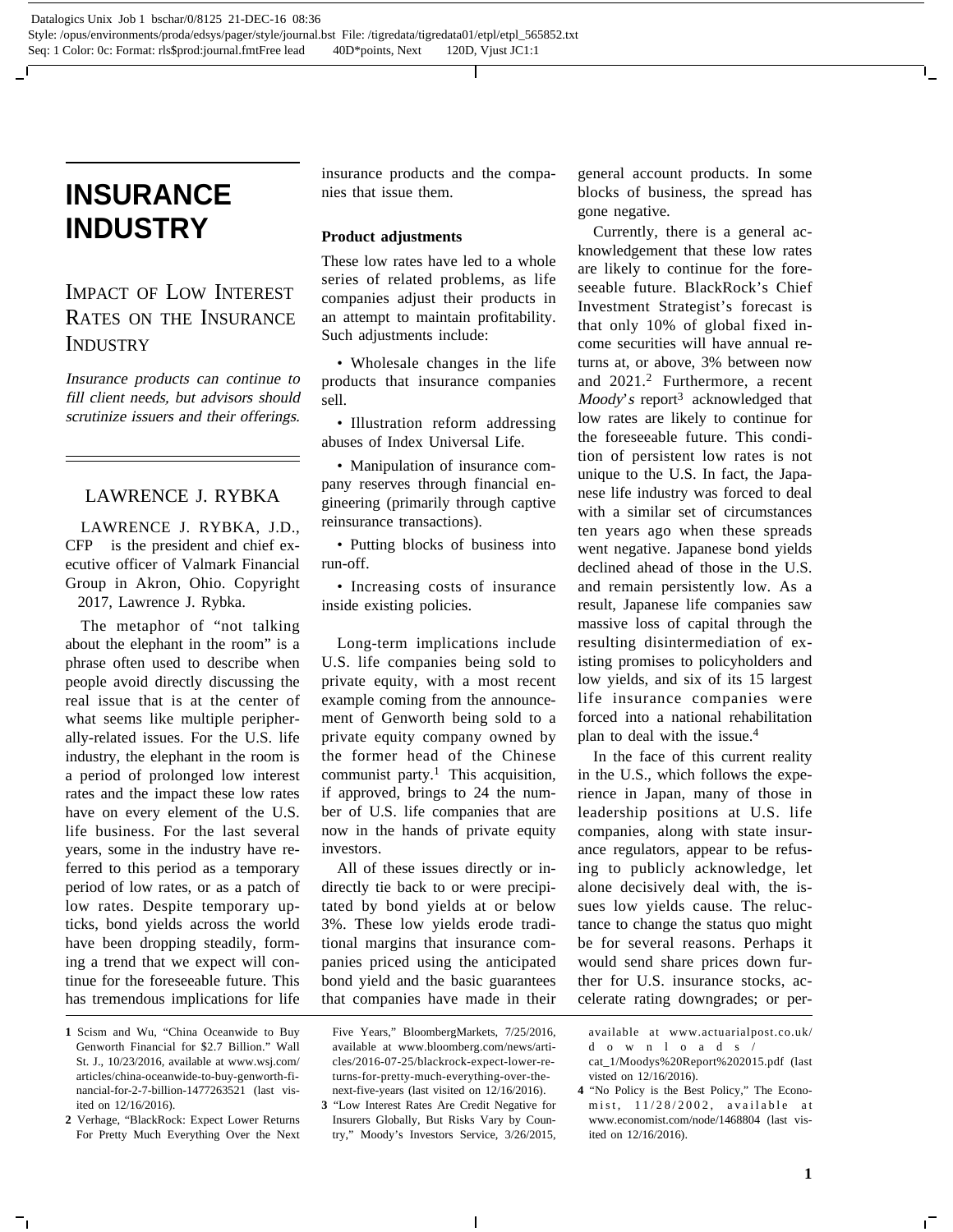haps it may force fundamental changes in how the industry is structured, including questioning the whole premise of state insurance regulation. Nevertheless, each of those reasons for inaction does not get rid of the elephant.

The author discussed the phenomenon with one of his firm's most prescient, seasoned veteran producers. He summed up the behavior by simply saying, "All insurance companies lie, they just tell different kinds of lies." Here is an interpretation of his statement in light of current issues:

• Life companies selling whole life imply that they have some kind of "magic bond window" that allows them to continue to illustrate 6% to 7% forever on dividendbased products, despite having to invest in today's low-yield bonds. Northwestern Mutual's recent announcement of the decrease in the interest component of their dividend scale from 5.45% to 5% and increases in expense components of the dividend scale is evidence of the gravitational pull of new low-yielding bonds on its portfolio.<sup>5</sup> Although the actions are likely disappointing for policyholders and will undoubtedly have a detrimental impact on many policies, it is a prudent response to the economic environment.

• Life companies selling index universal life (IUL) project that they can sprinkle a pinch of "magic" derivatives on their 3% bonds and produce a product that promises rates of illustration on policies as high as 8%. Even after "reform" of

**6** Actuarial Guideline 49 (aka Actuarial Guideline YY). Product Matters, October 2015, and

IUL under Actuarial Guideline 49, companies are allowed to assume for purposes of sales illustrations that they can earn 45% returns on their options in order to illustrate a projected rate of 6%.<sup>6</sup> At the same time these new IUL contracts are projecting unsustainable illustrated rates, they are substituting the 3% and 4% guarantees that were seen in earlier generations of general account contracts with products that have a 0% or 1% guaranteed interest component.

• "Magic" accounting or, as the New York Insurance Commissioner has called it, "a shadow reinsurance market"<sup>7</sup> has allowed carriers to avoid the current earnings hits and ratings pressure of products with long-tailed guarantees. The carriers who sold or are still selling guaranteed products with high embedded interest rate assumptions can make a whole host of optimistic assumptions about the future economics, including higher rates on bond yields and policy behavior in their captive reinsurance companies under GAAP. These assumptions are used as the basis for charging a low current reinsurance premium to their sister companies that actually write the policies. On paper, by doing a deal with themselves, they get the best of both worlds: high statutory surplus in the subs that write the business and roll up high current profits at a parent company level. (The actual results between the captive and the writing entity will depend on actual results and will not have to be reconciled until the distant accounting periods.) Certain state insurance commissions have

Belth, "No. 69: Indexed Universal Life—Debate over Sales Illustrations," 9/30/2014.

 $\overline{\phantom{a}}$ 

taken the lead in accommodating this behavior to bring jobs and premium taxes.<sup>8</sup> Hopefully, recent moves by NAIC, S&P, Best, and (most notably) the SEC requiring hidden leverage of captives to be quantified may be enough to nudge them in the right direction and avert a major crisis.<sup>9</sup>

• Finally, private equity firms have brought their own "Wall Street financial magic" to the life industry, attempting to turn blocks of unprofitable low-interest-rate policies into super-charged investments with 15% to 20% returns on equity for their investors. They use the same "magic accounting" of captives but with even greater leverage and out of the view of pesky SEC reporting. Their plans not only involve leverage of the liability side, but to goose up the balance sheet by making more aggressive investments in their general account. These accounting gimmicks allow the substitution of "hard assets" on the balance sheet with a credit for reinsurance, allowing large profits to be withdrawn. The vast majority of transactions involving U.S. life insurance companies since the financial crisis have been to these groups.

At the end of the day, the basic question remains, "How does an insurance company buy a 3% bond, paying all the first year premium in the form of loads and commissions, and create a cash value life contract that both allows the company to make a profit and still provide consumer value?" Perhaps the answer is that they cannot, at least not on the terms promised to the consumer. All

**<sup>5</sup>** "Northwestern Mutual to Pay \$5.2 Billion In Dividends to Policyowners," 10/26/2016 Press Release from Northwestern Mutual, available at www.northwesternmutual.com/ news-room/123021 (last visited on 12/16/2016).

**<sup>7</sup>** Lawsky, "Shining a Light on Shadow Insurance: A Little-Known Loophole That Puts Insurance Policyholders and Taxpayers at Greater Risk," NY State Department of Financial Services, June 2013.

**<sup>8</sup>** Belth, "No. 73: Iowa and Nebraska—More on Frightening Accounting Rules," 11/19/2014; Belth, "No. 71: Iowa's Frightening Insurance Accounting Rules," 11/6/2014.

**<sup>9</sup>** "Methodology: Treatment of U.S. Life Insurance Reserves and Reserve Financing Transactions," S&P Rating, 3/12/1015.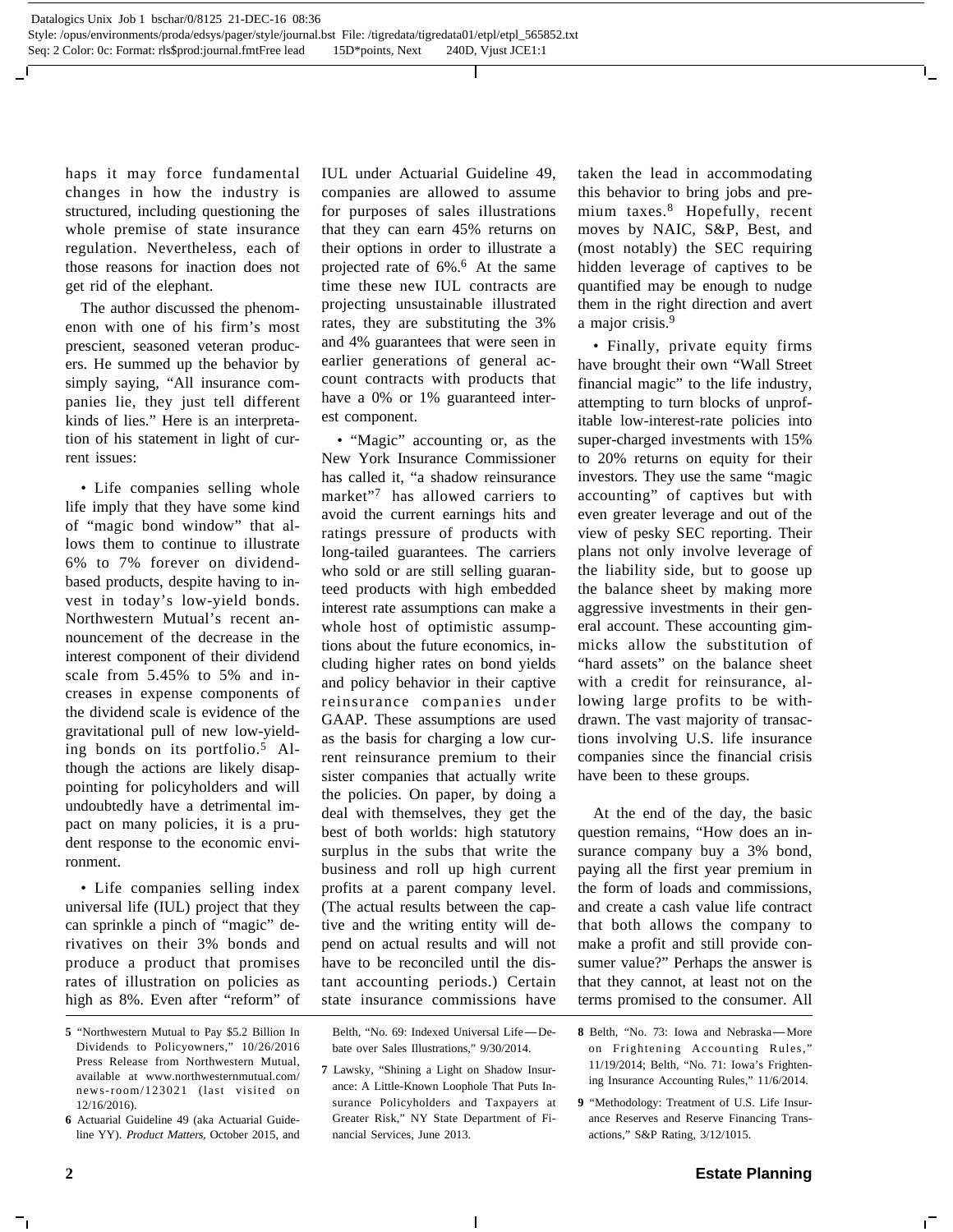of the above mentioned "gimmicks" or "lies" dodge this basic question.

For life insurance professionals, these circumstances raise this question: How should clients be advised in a professional and ethical manner? Ignoring them is neither ethical nor professional. There is a chance that these issues may address themselves, if rates recover soon and gradually enough, to allow these policies to balance. Alternatively, perhaps a whole series of regulatory reforms and moves by the rating agencies aimed at addressing symptoms of these problems might be effective.10 But thoughtful insurance professionals who really want to objectively advise and protect clients must start by admitting low rates are the elephant in the room. As Dan Sullivan the founder of the Strategic Coach said, "All progress begins with telling the truth."

### **Five key strategies for long-term success**

This article is not an in depth attempt to address the technical issues involved with these challenges. Instead, it is a call to action for informed ethical insurance professionals who wish to advise clients based on actual economic reality of the financial instruments that underlie the products, instead of the hyped illustrations that have disappointed policyholders.

**Insurance professionals must be much more selective of which companies to recommend.** The press of low rates has affected company balance sheets and is reflected in the overall decline of insurance company ratings. This is creating a

continuing shake out of the U.S. life industry. As U.S. life insurers come to grips with the impact of low rates on their income statements, some holding companies have spun off blocks of "unprofitable" business, and other companies have created "closed blocks of policies." In both cases, it means that policyholders are more likely to see unfavorable pricing actions.<sup>11</sup>

T

The worst case for policyholders is the sale of their insurance company to private equity investors. Long-term, there cannot be a great product from a bad company, and the long-term interests of policyholders seem particularly misaligned with private equity investors. Insurance company selection is essential. Only a company that has demonstrated that it is committed to the life insurance business for the long run should be considered. Any insurance professional who cannot produce a list of companies with which he or she has purposefully decided to work is neglecting one of the most important elements of success. The likely reason they do not is because they simply have not given enough thought to this important task. This consideration needs to go beyond public ratings to consideration of the actual companies issuing the policies, the type of business they write, and the treatment of existing policyholders.

The author's company has created a whole series of resources and tools to help its financial professionals create their own "select list" of those insurance companies with whom they have purposely chosen to work and quantify the types of

 $\overline{\phantom{a}}$ 

policies that are most likely to be sustained by the companies issuing them. Each life insurance company is likely to have dozens of products. Each of these products has complex economic and contractual provisions that must be understood to adequately advise clients.

The insurance professional who has purposefully chosen seven to eight strong companies and then digs in to really understand the policy mechanics of four or five of their best products is much better positioned to provide meaningful recommendations than the sales person with little or superficial knowledge of perhaps hundreds of products and dozens of carriers to which he or she has given little thought. It is also likely that anyone claiming to offer this many carriers has no way of monitoring these policies after the sale.

**Start with reasonable economic assumptions in product projections.** The most persistent error that the insurance industry has made over the last 20 years is giving in to the temptation to over-promise the benefits of the policy and ignore the non-guaranteed elements. The author's father first wrote about this 25 years ago with his best-selling article, "The Ledger Lie."12 Life and annuity products must ultimately reflect returns on underlying investments, less expenses and profits. Projections of any kind are just that, and the best insurance professionals have always modeled alternative illustrations to help policyholders understand the impact that lower rates have on the premiums

**<sup>10</sup>** DeFrain, "Expected Changes to Insurance Regulation for Captives and Special Purpose Vehicles." CIPR Newsletter, July 2014; Hamilton, Zayac, Alberts, and Woods, "NAIC Adopts Guidance on Acquisition of Control of US Insurers." Mayer Brown Legal Update, 4/23/2015, available at www.mayerbrown.com/files/Publica-

tion/7f4a7f20-1892-44b2-80dc-3999ec1c65a0/ Presentation/PublicationAttachment/1e71e9b2-6ac4-4851-bedb-3fb04b8bf07a/ Update-NAICAdoptsGuidanceonAcquisitionofControlofUSInsurers.pdf (last visited on 12/16/2016).

**<sup>11</sup>** Creswell and Walsh, "Why Some Life Insurance Premiums Are Skyrocketing," N.Y.

Times, 8/13/2016, available at www.nytimes.com/2016/08/14/business/whysome-life-insurance-premiums-are-skyrocketing.html?\_r=0 (last visited on 12/16/2016).

**<sup>12</sup>** Larry S. Rybka ,"The Ledger Lie," Best's Review, August 1989.